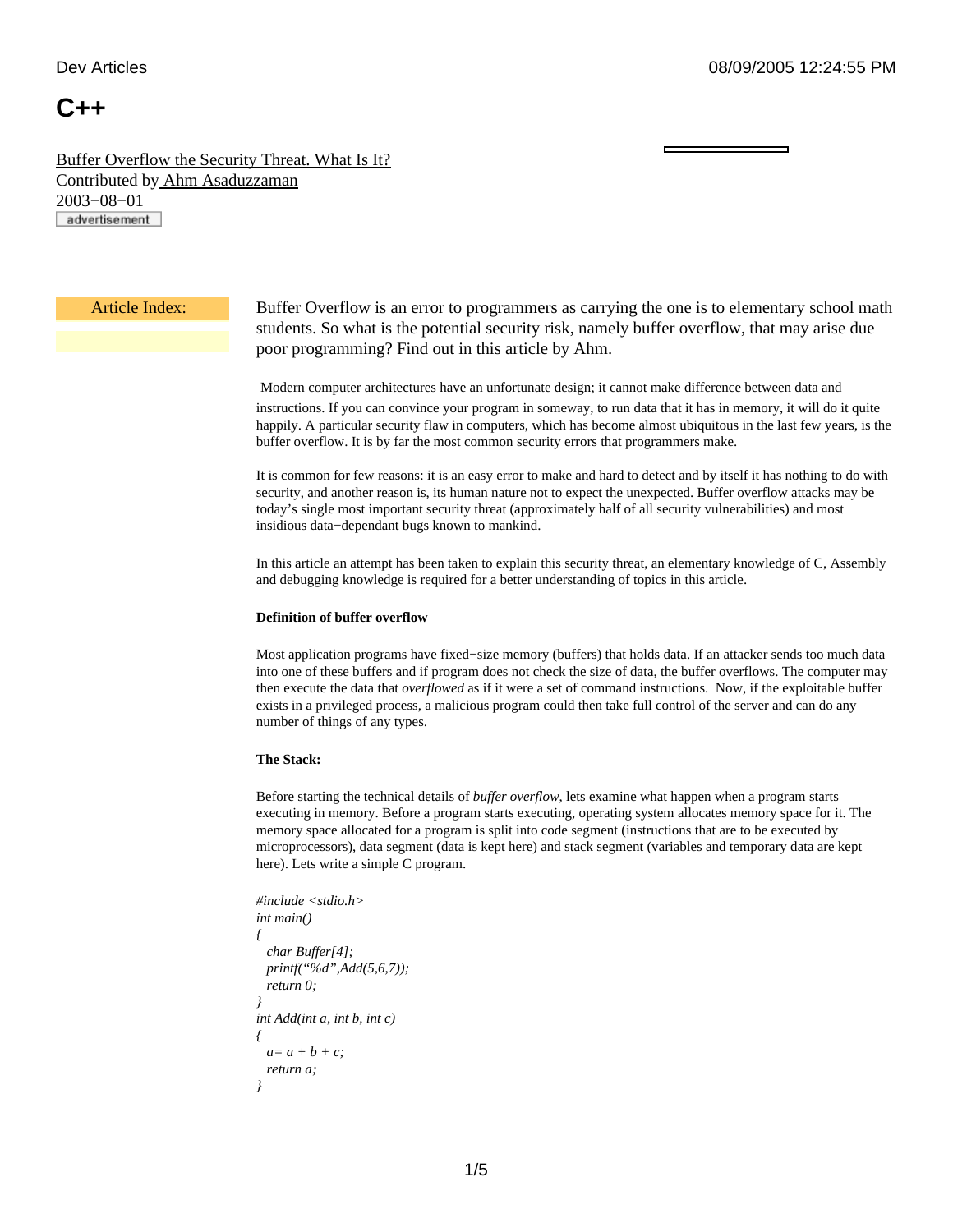### Code Segment 1

A stack is a contiguous block of memory containing data and used whenever a function call is made. A stack pointer (**SP**) points to the top of the stack. In the example above, program will start executing from *main ()* block. When it calls *Add* function, following steps take place in the memory:

- Function parameters will be pushed onto memory from the right to the left (in this case 7, 6, 5 will be pushed onto stack).
- The return address pushed onto the stack followed by a frame pointer (address to be executed after the function returns, in this case after executing *Add* function). A frame pointer is used to reference the local variables (*Buffer [4])* and function parameters (*a, b, c*) because they are at a constant distance from the FP. Diagram 1 depicts different stack region during execution of this program. In most computer architecture stacks grow from higher memory address to lower and data are copied from lower to high address. For example, if **SP** pointed to memory address 0x0000FFFF, stack can hold 64−kilo bytes of data.

# **Low Memory High Memory**

| -00<br>-- | mm<br><br>. . | naan<br>ັບນະ<br>--- |  |  |
|-----------|---------------|---------------------|--|--|
|           |               |                     |  |  |

**−−−−−−> Data Copies Up−−−> <−−−−−−−−Stack Grows Down <−−**

Diagram 1: During Execution of Program

# **The Threat**

Skillful attackers might want to overwrite return address with the address of their own program, so it points back to buffer and execute the intended code literally hijack the processor's execution path. An example code that spawns a root shell in Unix systems can be found [here](http://destroy.net/machines/security/P49-14-Aleph-One). The root cause of buffer overflow problem is, that  $C/C++$ is inherently unsafe. There are no bound checks on array and pointer references, that means, developer has to check the bounds, moreover, a number of unsafe string operations also exists in the standard C library, i.e., *strcpy(), strcat(), sprintf(), gets().*

Most Commonly, attackers exploit buffer overflow to get an interactive session on the machine. If the program being exploited runs with a high privilege level (such as root or administrator). Up to fifty percent of today's widely exploited vulnerabilities are buffer overflows. Read [here](http://www.ananova.com/business/story/sm_519431.html?menu=), how Microsoft's programmers have been ordered to drop everything and work on fixing security problems.

#### **Walkthrough Example I**

Lets see the following example, if you execute this little program, you are prompted to introduce a string, if you type more than 4 characters, program will end with error message (like core dump). Because the string is bigger then the memory space allocated (char[4]) for it. This is the basic idea about buffer overflow.

*#include <stdio.h> int main(){ ReadMe(); } int ReadMe(){ char Buffer[4]; scanf("%s", Buffer); printf("%s",s); }*

Code Segment 2

Compile the above program.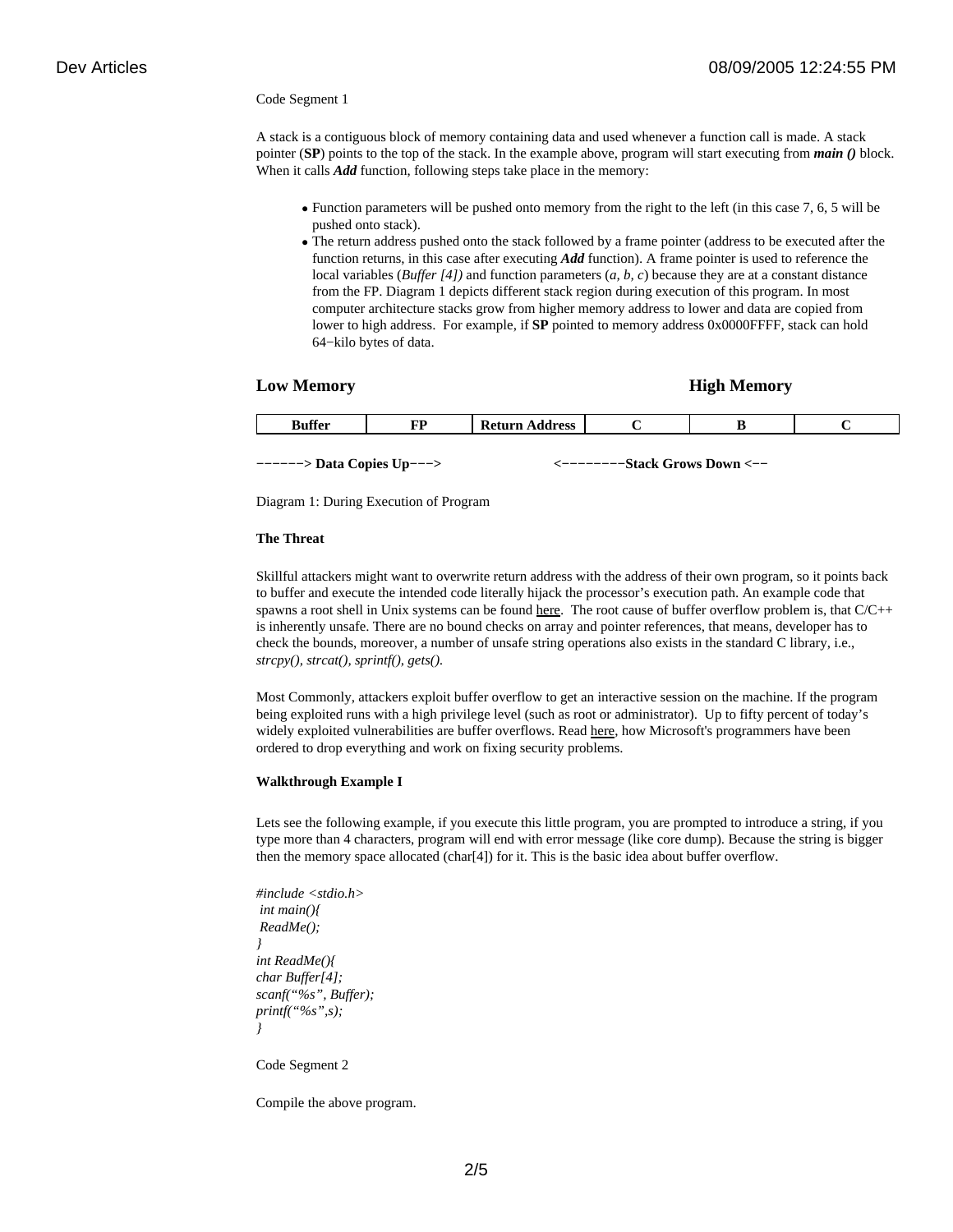**>cc –ggdb T.C –o t**

**/home/asad\$gdb ./t** GNU gdb 19991004

Copyright 1998 Free Software Foundation, Inc.

GDB is free software, covered by the GNU General Public License, and you are welcome to change it and/or distribute copies of it under certain conditions. Type, "show copying" to see the conditions. There is absolutely no warranty for GDB. Type "show warranty" for details. This GDB was configured as "i386−redhat−linux"...

### **(gdb) disassemble main**

Dump of assembler code for function main:

0x80483f8 <main>: push %ebp 0x80483f9 <main+1>: mov %esp,%ebp 0x80483fb <main+3>: call 0x8048404 <ReadMe> 0x8048400 <main+8>: leave 0x8048401 <main+9>: ret 0x8048402 <main+10>: mov %esi,%esi End of assembler dump. (gdb)

### **(gdb) disassemble ReadMe**

Dump of assembler code for function ReadMe:

0x8048404 <ReadMe>: push %ebp 0x8048405 <ReadMe+1>: mov %esp,%ebp 0x8048407 <ReadMe+3>: sub \$0x4,%esp 0x804840a <ReadMe+6>: lea 0xfffffffc(%ebp),%eax 0x804840d <ReadMe+9>: push %eax 0x804840e <ReadMe+10>: push \$0x8048480 0x8048413 <ReadMe+15>: call 0x804830c <scanf> 0x8048418 <ReadMe+20>: add \$0x8,%esp 0x804841b <ReadMe+23>: lea 0xfffffffc(%ebp),%eax 0x804841e <ReadMe+26>: push %eax 0x804841f <ReadMe+27>: push \$0x8048480 0x8048424 <ReadMe+32>: call 0x804833c <printf> 0x8048429 <ReadMe+37>: add \$0x8,%esp 0x804842c <ReadMe+40>: leave 0x804842d <ReadMe+41>: ret 0x804842e <ReadMe+42>: nop 0x804842f <ReadMe+43>: nop End of assembler dump.

Now run the program and see what happens.

/home/asad\$./t AAA − My input 3 characters AAA − Prints the output to the screen

Lets overflow the stack with 4 characters

/home/asad\$./t AAAAAAA − My input 7 characters Segmentation fault (core dumped)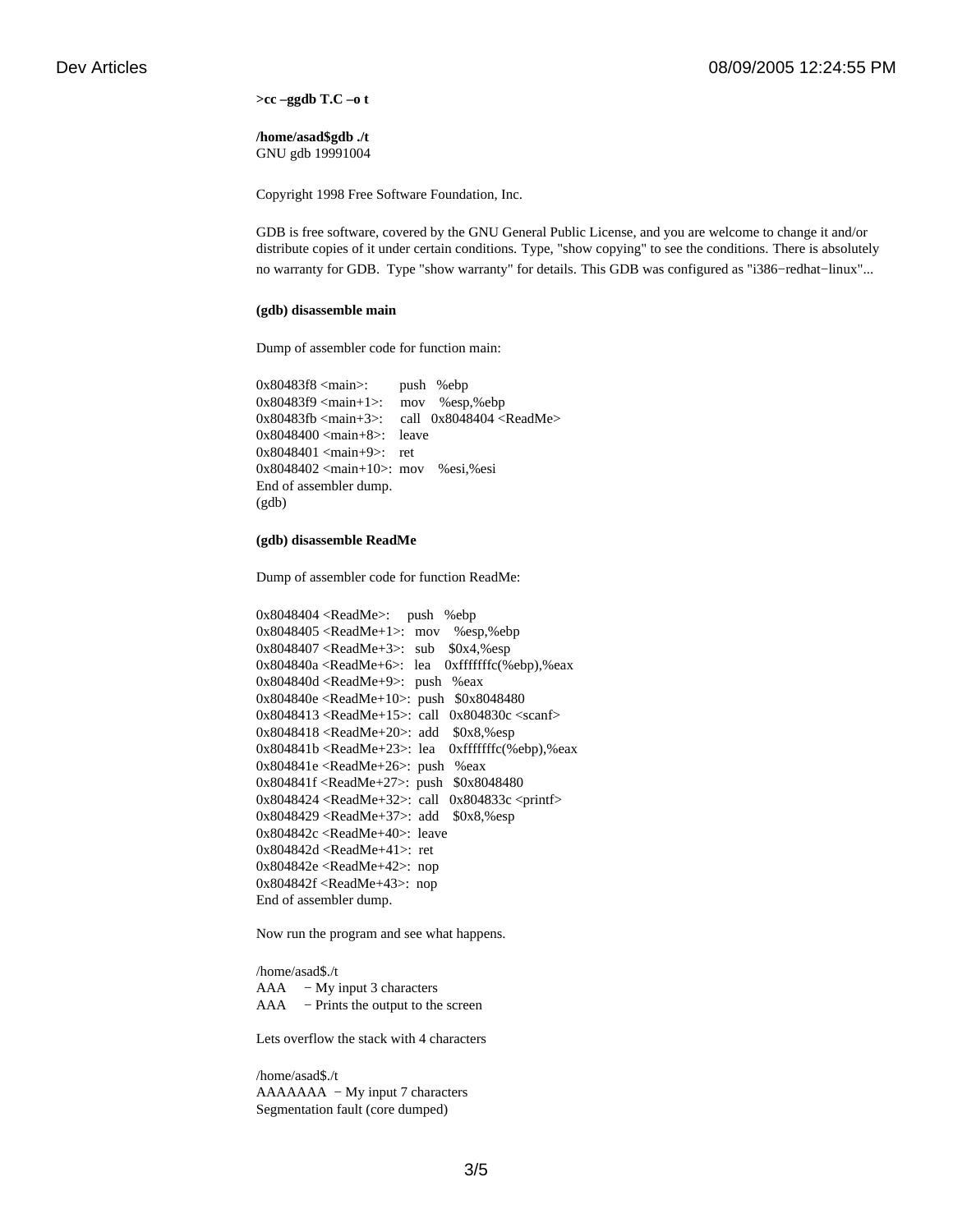The memory is overflowed; lets investigate this moment with GNU debugger gdb. /home/asad\$gdb t core #0 0x8048400 in main ()

# **(gdb) info registers**

| ebp | 0x414141   | 4276545       |
|-----|------------|---------------|
| esp | 0xbffffb58 | $-1073743016$ |
| ebx | 0x4010c1ec | 1074840044    |
| edx | 0x4010a980 | 1074833792    |
| ecx | 0x40071fd0 | 1074208720    |
| eax | 0x7        |               |

Here, you can see return address is now **0x414141** (which is a ASCII code for 3 consecutive characters of A) instead of **0x80483fb.**

**NOTE:** Windows programmers can download a free copy of Windows debugger (WinDbg) from Microsoft's site. In Windows system regardless of the type of memory dump that occurs, the dump file will be placed in %SystemRoot%\MiniDump. To see your path Open Control Panel −> Click System icon −> Select Advanced tab −> click on Startup and Recovery button.

### **Walkthrough**

# **Example II**

When you build and execute above program, the system will crash and you see the output as in Picture 1. The best way to understand it is visually (Diagram 2 and 3). Lets analyze the forensic evidence in the event of crash of this code snippet. When the *overflow* function is called from *main();* the code in *main()* will popup the string argument on the stack and call *overflow(), while* **EIP** indirectly place on the stack.

| close. We are sorry for the inconvenience. | overflow.exe has encountered a problem and needs to                         |
|--------------------------------------------|-----------------------------------------------------------------------------|
| might be lost.                             | If you were in the middle of something, the information you were working on |
| Please tell Microsoft about this problem.  |                                                                             |
| this report as confidential and anonymous. | We have created an error report that you can send to us. We will treat      |
|                                            | To see what data this error report contains, click here.                    |
| Debug                                      | Don't Send<br>Send Error Report                                             |

Picture 1

```
void overflow(char *str)
{
    char buffer[4];
   strcpy(buffer,str);
    return;
}
void handsup()
```